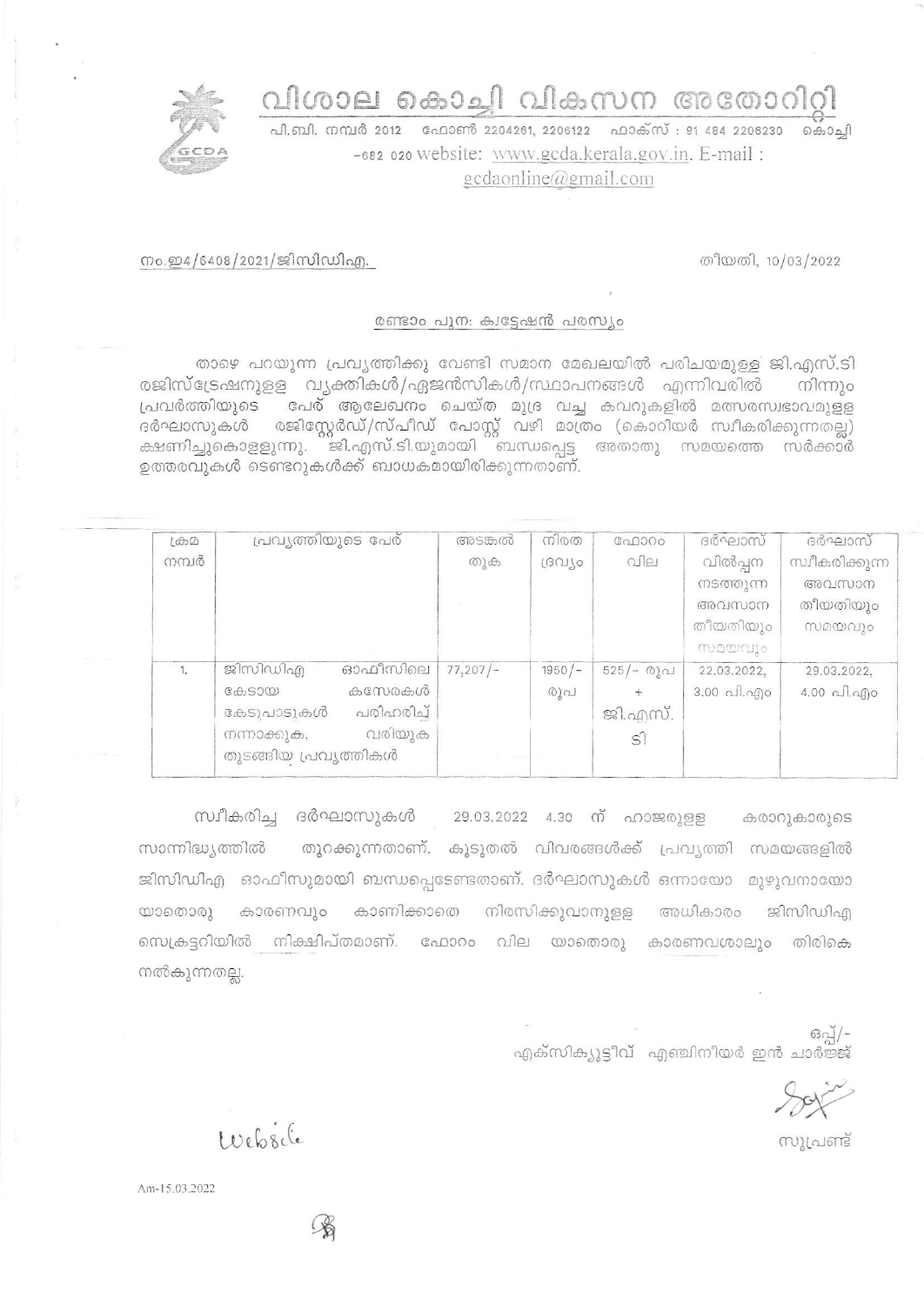

## വിശാലകൊച്ചിവികസന അതോറിറി

പി.ബി. നമ്പർ 2012 - ഫോൺ 2204261, 2206122 - ഫാക്സ് : 91-484 2206230 - കൊച്ചി-682 020 website: www.gcda.kerala.gov.in. E-mail :gcdaonline@gmail.com

## FORMAT FOR WEB DESCRIPTION OF 2<sup>nd</sup> Re-OUOTATION NOTICE

Executive Engineer of GCDA invites sealed competitive quotations from experienced persons/firm for the works related to

Repair and recanning works for office chairs at GCDA

The quotation will be accepted till 4.00 pm on 29.03.2022 and received tenders will be opened by the Executive Engineer at 4.30 pm on the same day in the presence of bidders or their authorized representatives who choose to be present at the time of opening the form. For more details, please download the tender notice.

> $Sd$ Executive Engineer (i/c)

Superintendent

Am  $-15.03.2022$ 

website